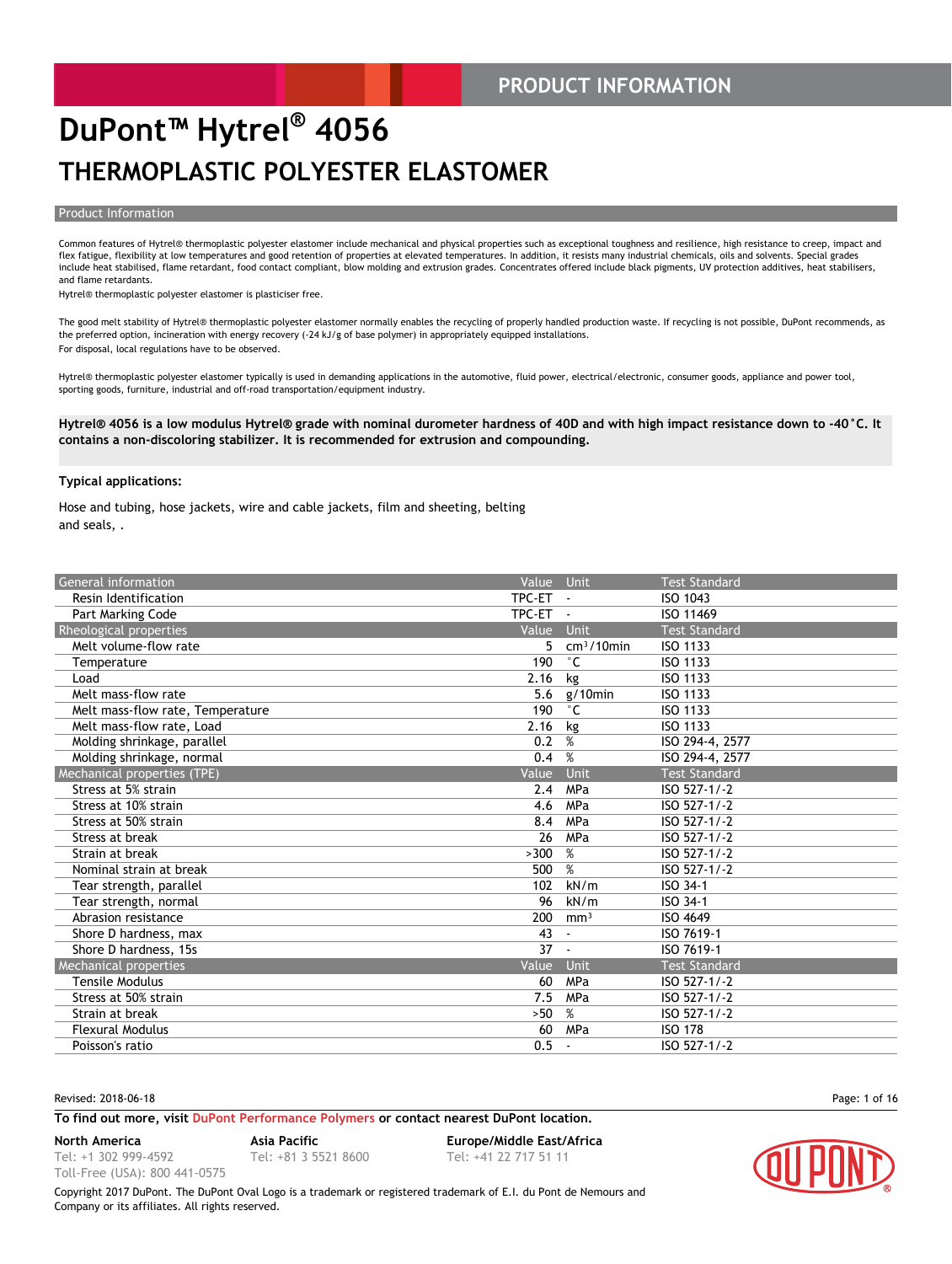| Tensile creep modulus                       |            |                   | ISO 899-1            |
|---------------------------------------------|------------|-------------------|----------------------|
| 1h                                          |            | 54 MPa            |                      |
| 1000h                                       | 40         | MPa               |                      |
| Charpy impact strength                      |            |                   | ISO 179/1eU          |
| $73^{\circ}$ F                              | N          | kJ/m <sup>2</sup> |                      |
| $-22^{\circ}F$                              | N          | kJ/m <sup>2</sup> |                      |
| Charpy notched impact strength              |            |                   | ISO 179/1eA          |
| $73^{\circ}$ F                              | N.         | kJ/m <sup>2</sup> |                      |
| $-22^{\circ}$ F                             | N          | kJ/m <sup>2</sup> |                      |
| $-40^{\circ}$ F                             | N          | kJ/m <sup>2</sup> |                      |
| Tensile notched impact strength, 73°F       | 230        | kJ/m <sup>2</sup> | ISO 8256/1           |
| Puncture - maximum force                    |            |                   | ISO 6603-2           |
| $73^{\circ}$ F                              | 1500       | N                 |                      |
| $-22^{\circ}F$                              | 2800 N     |                   |                      |
| Puncture energy                             |            |                   | ISO 6603-2           |
| $73^{\circ}$ F                              | 19         | J                 |                      |
| $-22^{\circ}F$                              | 37         | J                 |                      |
| Brittleness temperature                     | $-97$      | $^{\circ}$ C      | <b>ISO 974</b>       |
| Izod notched impact strength                |            |                   | ISO 180/1A           |
| $73^{\circ}F$                               | N.         | kJ/m <sup>2</sup> |                      |
| $-40^{\circ}$ F                             | N          | kJ/m <sup>2</sup> |                      |
| Thermal properties                          | Value      | Unit              | <b>Test Standard</b> |
| Melting temperature, 18°F/min               | 152        | $^{\circ}$ C      | ISO 11357-1/-3       |
| Glass transition temperature, 18°F/min      | $-50$      | $^{\circ}$ C      | ISO 11357-1/-2       |
| Temp. of deflection under load, 65 psi      | 48         | $^{\circ}$ C      | ISO 75-1/-2          |
| Vicat softening temperature, 90°F, 2 lbf    | 109        | $^\circ$ C        | <b>ISO 306</b>       |
| Coeff. of linear therm. expansion, parallel | 130        | $E-6/K$           | ISO 11359-1/-2       |
| Coeff. of linear therm. expansion, normal   | 160        | $E-6/K$           | ISO 11359-1/-2       |
| Eff. thermal diffusivity                    | $8.5E-8$   | $m^2/s$           | $\sim$               |
| RTI, electrical, 60mil                      | 50         | $^{\circ}$ C      | <b>UL 746B</b>       |
| RTI, impact, 60mil                          | 50         | $^{\circ}$ C      | <b>UL 746B</b>       |
| RTI, strength, 60mil                        | 50         | $^\circ$ C        | <b>UL 746B</b>       |
| Flammability                                | Value      | Unit              | <b>Test Standard</b> |
| Burning Behav. at 60mil nom. thickn.        | HB         | class             | IEC 60695-11-10      |
| Thickness tested                            | 1.5        | mm                | IEC 60695-11-10      |
| UL recognition                              | yes        | $\mathbf{r}$      | <b>UL 94</b>         |
| Oxygen index                                | 20         | %                 | ISO 4589-1/-2        |
| <b>FMVSS Class</b>                          | <b>SE</b>  | $\sim$            | ISO 3795 (FMVSS 302) |
| <b>Electrical properties</b>                | Value Unit |                   | <b>Test Standard</b> |
| Relative permittivity                       |            |                   | IEC 62631-2-1        |
| 100Hz                                       | $5.2 -$    |                   |                      |
| 1MHz                                        | 4.7        | $\sim$            |                      |
| Dissipation factor                          |            |                   | IEC 62631-2-1        |
| 100Hz                                       | 110 E-4    |                   |                      |
| 1MHz                                        | 525 E-4    |                   |                      |
| Volume resistivity                          |            | 7E10 Ohm*m        | IEC 62631-3-1        |
| Surface resistivity                         | 2E14       | Ohm               | IEC 62631-3-2        |
| Electric strength                           | 18         | kV/mm             | IEC 60243-1          |
| Comparative tracking index                  | 600        | $\sim$            | <b>IEC 60112</b>     |
| Other properties                            | Value Unit |                   | <b>Test Standard</b> |
| Humidity absorption, 80mil                  | 0.2        | %                 | Sim. to ISO 62       |
| Water absorption, 80mil                     | 0.7        | $\%$              | Sim. to ISO 62       |
| Density                                     | 1160       | kg/m <sup>3</sup> | ISO 1183             |
| Density of melt                             | 1020       | kg/m <sup>3</sup> | $\blacksquare$       |
| Water Absorption, Immersion 24h             | 0.6        | %                 | Sim. to ISO 62       |

Revised: 2018-06-18 Page: 2 of 16

#### **To find out more, visit [DuPont Performance Polymers](http://www.dupont.com/products-and-services/plastics-polymers-resins/thermoplastics.html) or contact nearest DuPont location.**

**North America Asia Pacific Europe/Middle East/Africa**

Tel: +1 302 999-4592 Toll-Free (USA): 800 441-0575

Tel: +81 3 5521 8600 Tel: +41 22 717 51 11

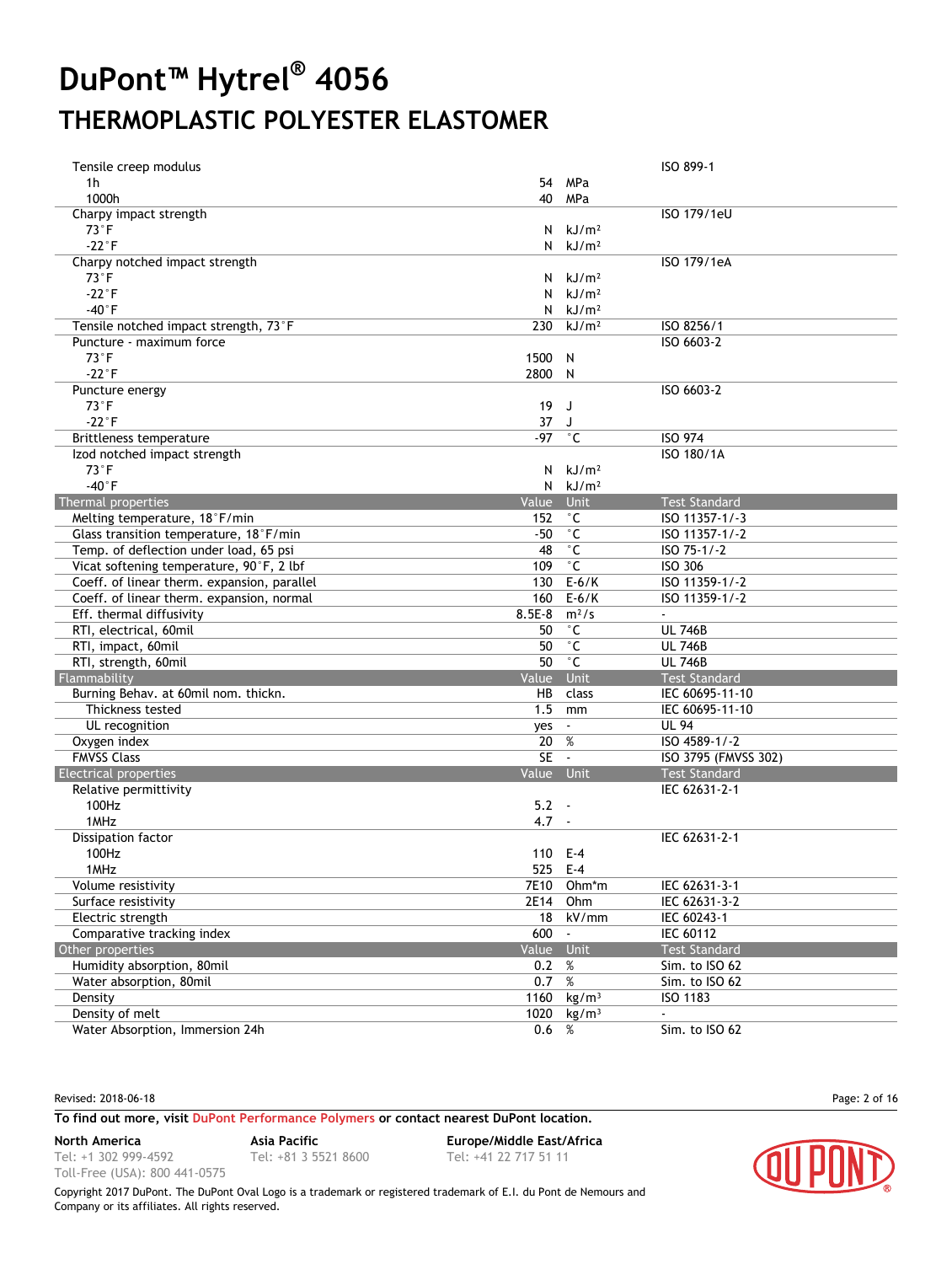| Film Properties                        |                              | Value Unit  |                                                              | <b>Test Standard</b> |                    |
|----------------------------------------|------------------------------|-------------|--------------------------------------------------------------|----------------------|--------------------|
| WVTR, 23°C/85%r.h.                     |                              |             | 450 $g/(m^2*d)$                                              | DIS 15106-1/-2       |                    |
| Oxygen transmission rate, 23°C/85%r.h. |                              |             | 14000 cm <sup>3</sup> /(m <sup>2*</sup> d*bar DIS 15105-1/-2 |                      |                    |
|                                        |                              |             |                                                              |                      |                    |
| Thickness of specimen                  |                              | 0.025       | mm                                                           |                      |                    |
| Injection                              |                              | Value       | Unit                                                         | <b>Test Standard</b> |                    |
| Drying Recommended                     |                              | yes         |                                                              |                      |                    |
| <b>Drying Temperature</b>              |                              | $\geq 80$   | $^{\circ}$ C                                                 | $\omega$             |                    |
| Drying Time, Dehumidified Dryer        |                              | $2 - 3$     | h                                                            | $\mathbf{r}$         |                    |
| Processing Moisture Content            |                              | ≤0.08       | %                                                            | $\sim$               |                    |
| Melt Temperature Optimum               |                              | 180         | $\overline{\text{C}}$                                        |                      |                    |
| Min. melt temperature                  |                              | 170         | $^{\circ}$ C                                                 | $\sim$               |                    |
| Max. melt temperature                  |                              | 190         | $^{\circ}$ C                                                 | $\sim$               |                    |
| Mold Temperature Optimum               |                              | 40          | $\overline{\text{C}}$                                        |                      |                    |
| Min. mold temperature                  |                              | 30          | $\overline{\ }$ $\overline{\mathsf{C}}$                      | $\omega$             |                    |
| Max. mold temperature                  |                              | 40          | $^{\circ}$ C                                                 |                      |                    |
| Extrusion                              |                              | Value       | Unit                                                         | <b>Test Standard</b> |                    |
| <b>Drying Temperature</b>              |                              | $70 - 90$   | $^{\circ}$ C                                                 | $\sim$               |                    |
| Drying Time, Dehumidified Dryer        |                              | $2 - 3$     | h                                                            | $\omega$             |                    |
| <b>Processing Moisture Content</b>     |                              | ≤ $0.06$    | %                                                            | $\mathbf{r}$         |                    |
| Melt Temperature Optimum               |                              | 170         | $^{\circ}$ C                                                 | $\omega$             |                    |
| Melt Temperature Range                 |                              | $165 - 180$ | $^{\circ}$ C                                                 |                      |                    |
| Characteristics                        |                              |             |                                                              |                      |                    |
|                                        | • Injection Molding          |             | • Sheet Extrusion                                            |                      | • Calandering      |
| Processing                             | • Film Extrusion             |             | • Other Extrusion                                            |                      | • Casting          |
|                                        | • Profile Extrusion          | • Coating   |                                                              |                      | • Thermoforming    |
| Delivery form                          | • Pellets                    |             |                                                              |                      |                    |
| Special characteristics                | • Light stabilized or stable |             |                                                              |                      |                    |
|                                        | to light                     |             |                                                              |                      |                    |
| Regional Availability                  | • North America              |             | • Asia Pacific                                               |                      | • Near East/Africa |
|                                        | • Europe                     |             | • South and Central America                                  |                      | • Global           |
| <b>Processing Texts</b>                |                              |             |                                                              |                      |                    |
|                                        |                              |             |                                                              |                      |                    |
| Injection molding                      |                              |             |                                                              |                      |                    |
| Snake Flow Test, mm                    |                              |             |                                                              |                      |                    |
| Inject press 62MPa, 1mm                | 80                           |             |                                                              |                      |                    |
|                                        |                              |             |                                                              |                      |                    |
|                                        |                              |             |                                                              |                      |                    |
| Inject press 62MPa, 2.5mm              | 330                          |             |                                                              |                      |                    |
| Inject press 83MPa(12,000psi), 1mm     | 95                           |             |                                                              |                      |                    |
|                                        |                              |             |                                                              |                      |                    |
| Inject press 83MPa(12,000psi), 2.5mm   | 430                          |             |                                                              |                      |                    |

Revised: 2018-06-18 Page: 3 of 16

**To find out more, visit [DuPont Performance Polymers](http://www.dupont.com/products-and-services/plastics-polymers-resins/thermoplastics.html) or contact nearest DuPont location.**

Tel: +1 302 999-4592

Toll-Free (USA): 800 441-0575

Tel: +81 3 5521 8600 Tel: +41 22 717 51 11

**North America Asia Pacific Europe/Middle East/Africa**

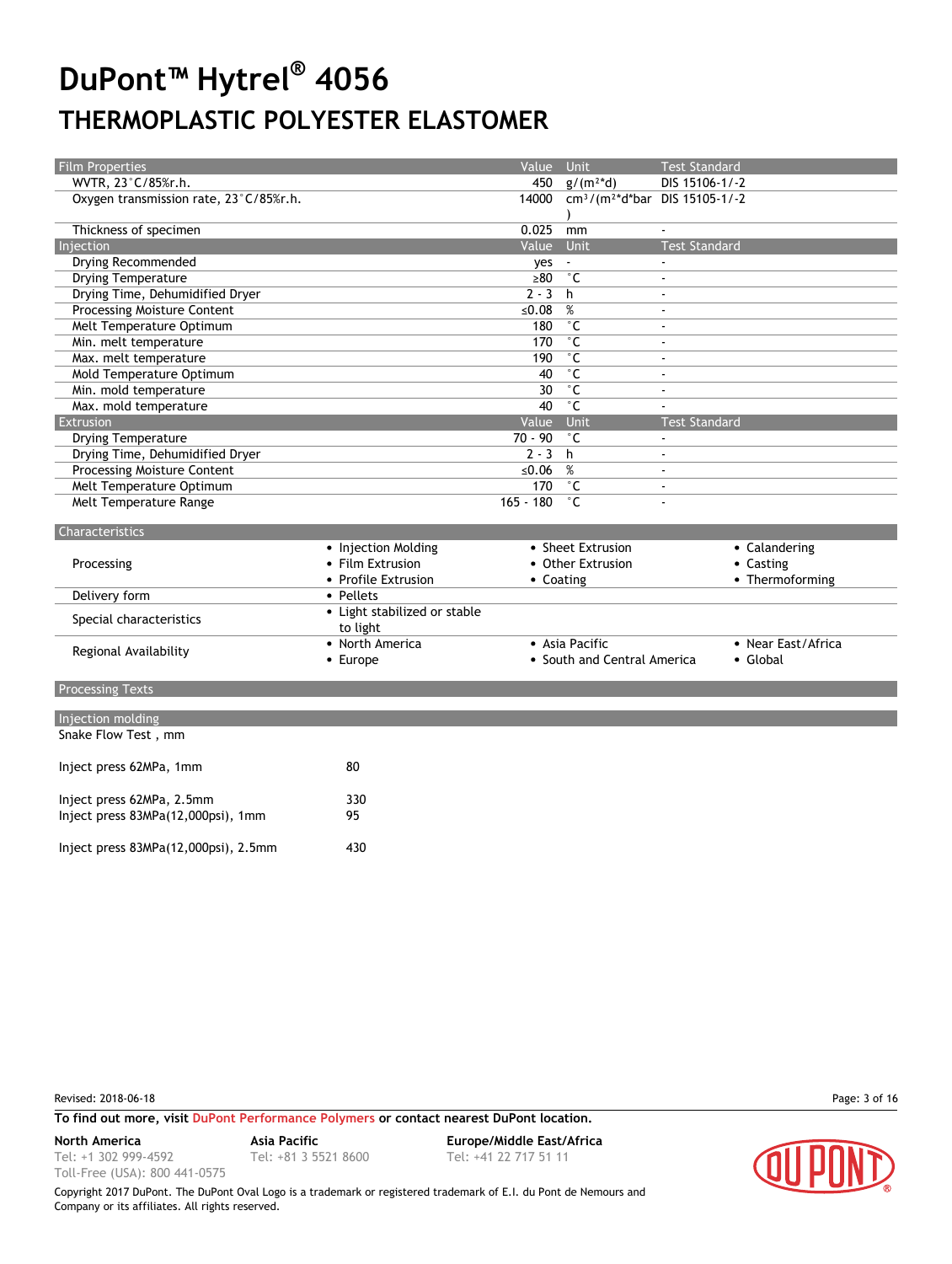Diagrams

Viscosity-shear rate



Shearstress-shear rate



Revised: 2018-06-18 Page: 4 of 16

**To find out more, visit [DuPont Performance Polymers](http://www.dupont.com/products-and-services/plastics-polymers-resins/thermoplastics.html) or contact nearest DuPont location.**

Tel: +1 302 999-4592 Toll-Free (USA): 800 441-0575

Tel: +81 3 5521 8600 Tel: +41 22 717 51 11

**North America Asia Pacific Europe/Middle East/Africa**

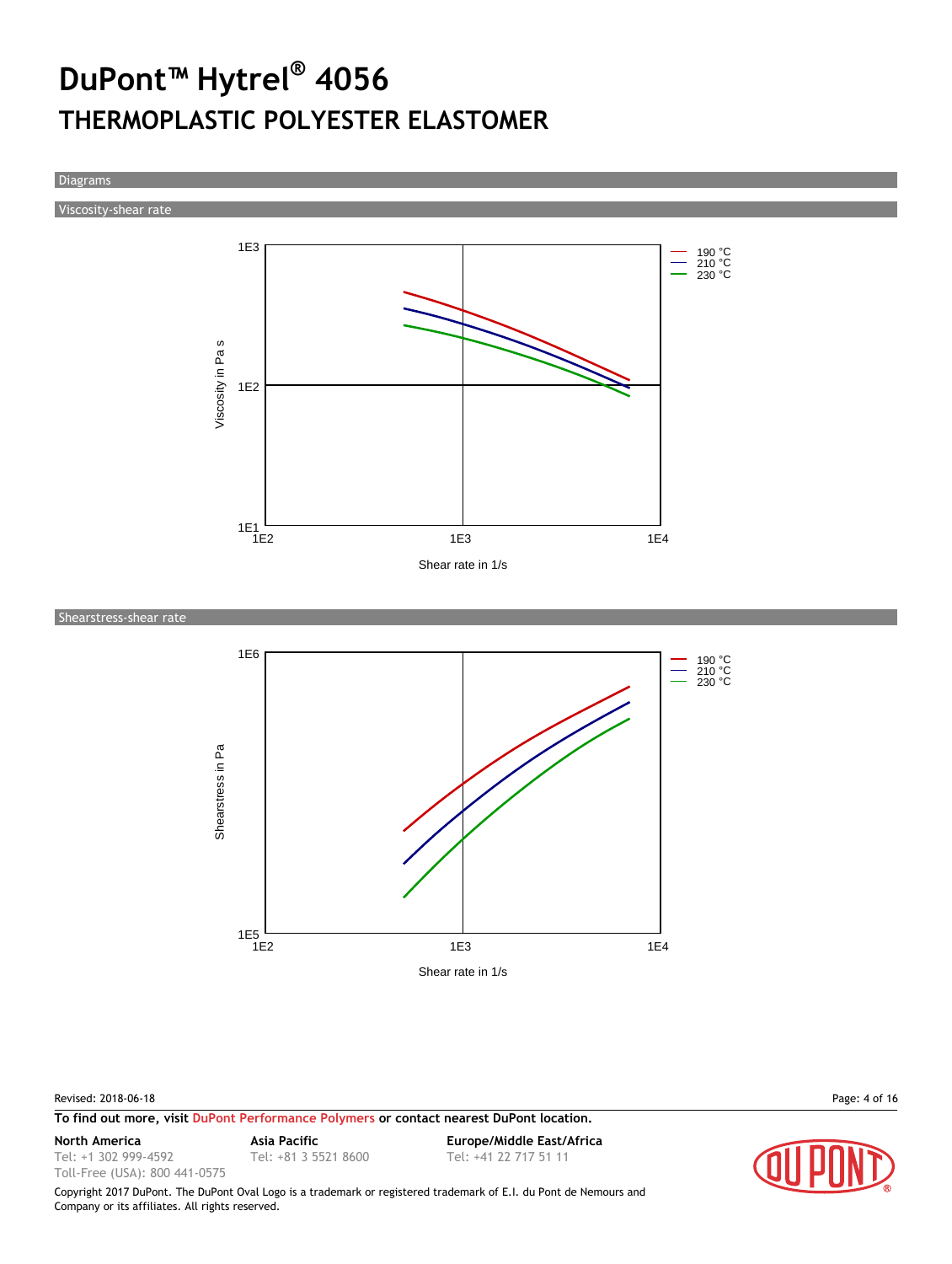Dynamic Shear modulus-temperature



#### Dynamic Tensile modulus-temperature



#### Revised: 2018-06-18 Page: 5 of 16

Toll-Free (USA): 800 441-0575

**To find out more, visit [DuPont Performance Polymers](http://www.dupont.com/products-and-services/plastics-polymers-resins/thermoplastics.html) or contact nearest DuPont location.**

Tel: +1 302 999-4592

Tel: +81 3 5521 8600 Tel: +41 22 717 51 11

**North America Asia Pacific Europe/Middle East/Africa**

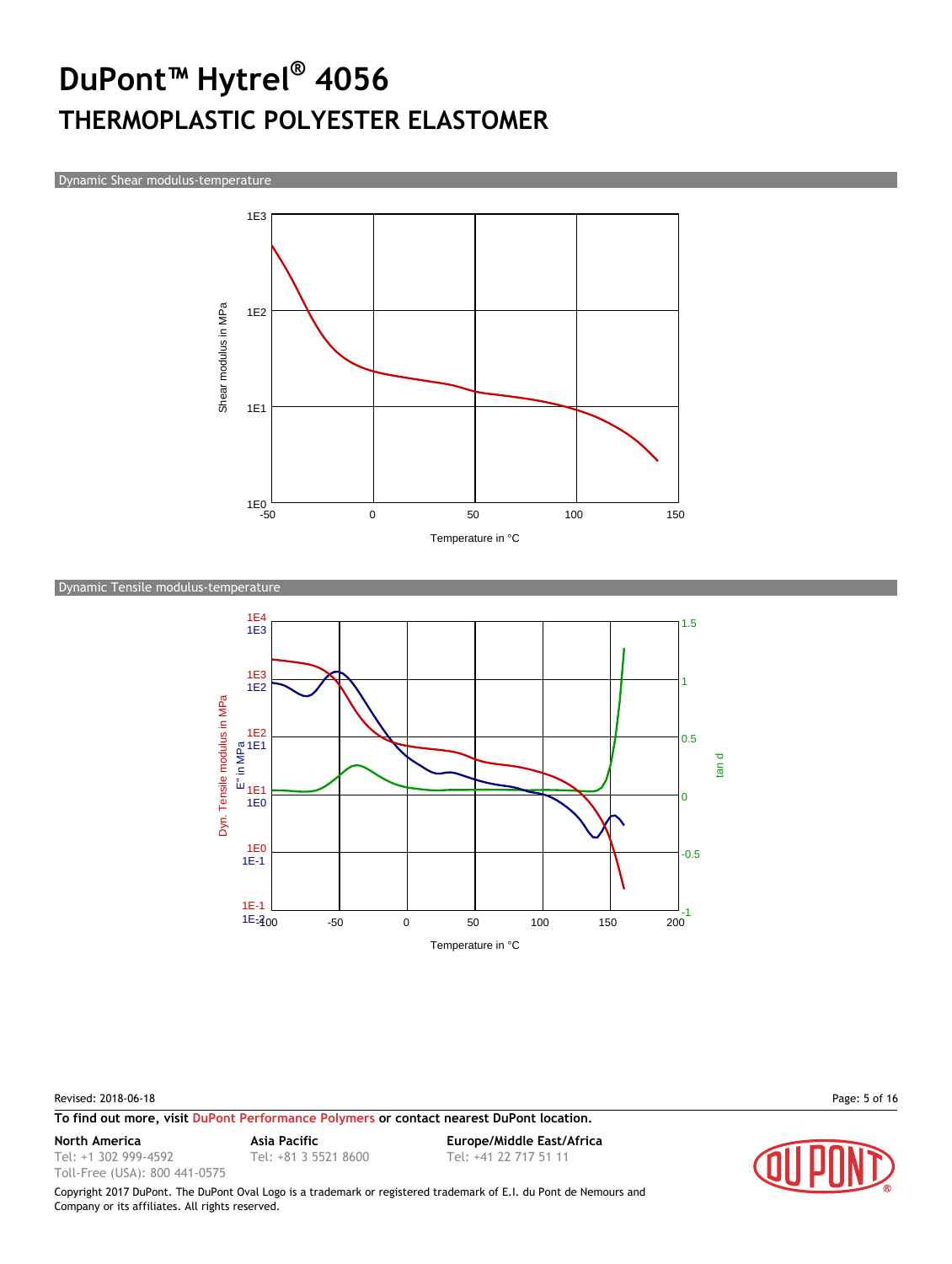Stress-strain



Revised: 2018-06-18 Page: 6 of 16

**To find out more, visit [DuPont Performance Polymers](http://www.dupont.com/products-and-services/plastics-polymers-resins/thermoplastics.html) or contact nearest DuPont location.**

Tel: +1 302 999-4592

Toll-Free (USA): 800 441-0575

Tel: +81 3 5521 8600 Tel: +41 22 717 51 11

**North America Asia Pacific Europe/Middle East/Africa**

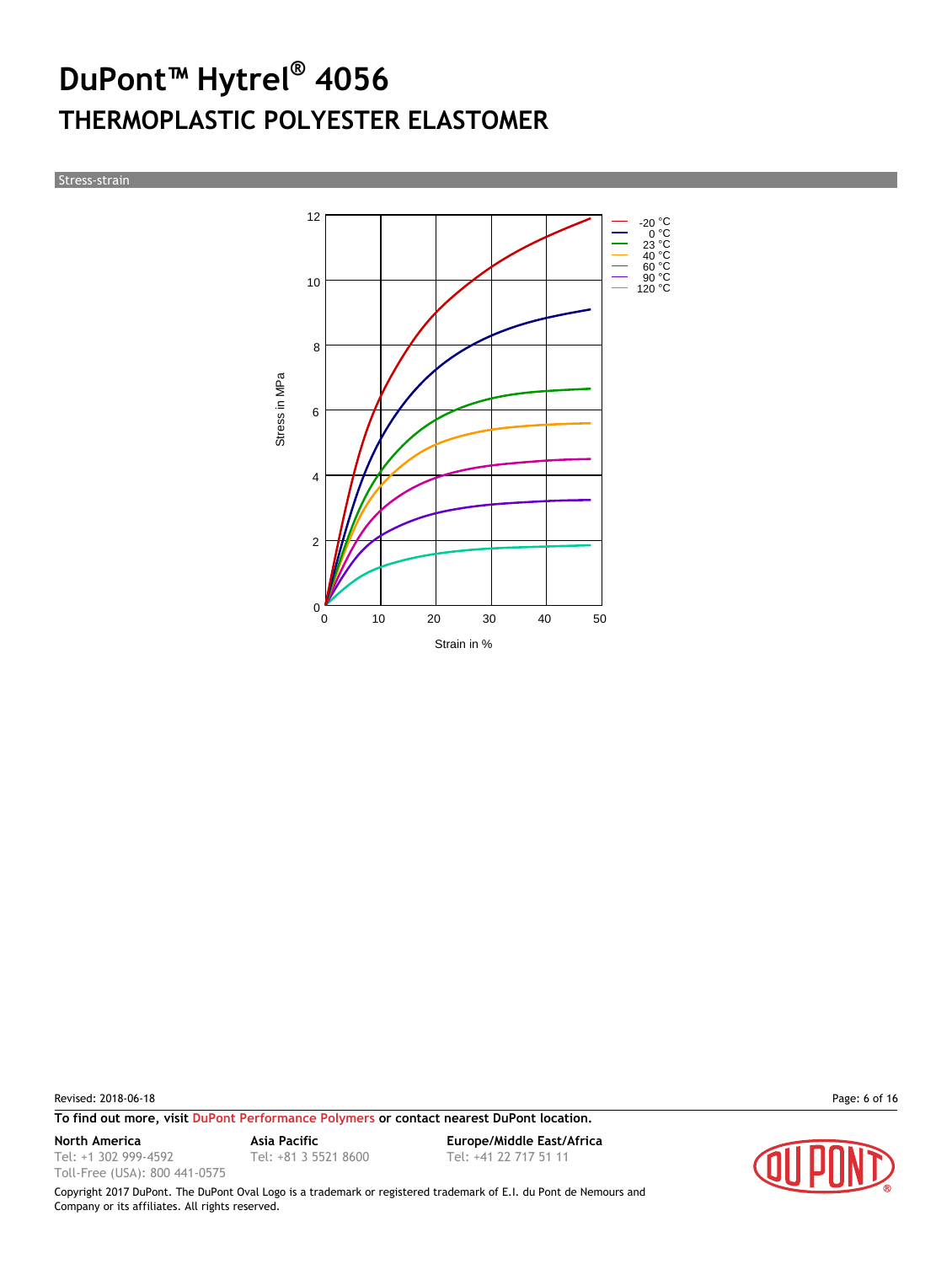Secant modulus-strain



Revised: 2018-06-18 Page: 7 of 16

**To find out more, visit [DuPont Performance Polymers](http://www.dupont.com/products-and-services/plastics-polymers-resins/thermoplastics.html) or contact nearest DuPont location.**

Tel: +1 302 999-4592

Toll-Free (USA): 800 441-0575

**North America Asia Pacific Europe/Middle East/Africa** Tel: +81 3 5521 8600 Tel: +41 22 717 51 11

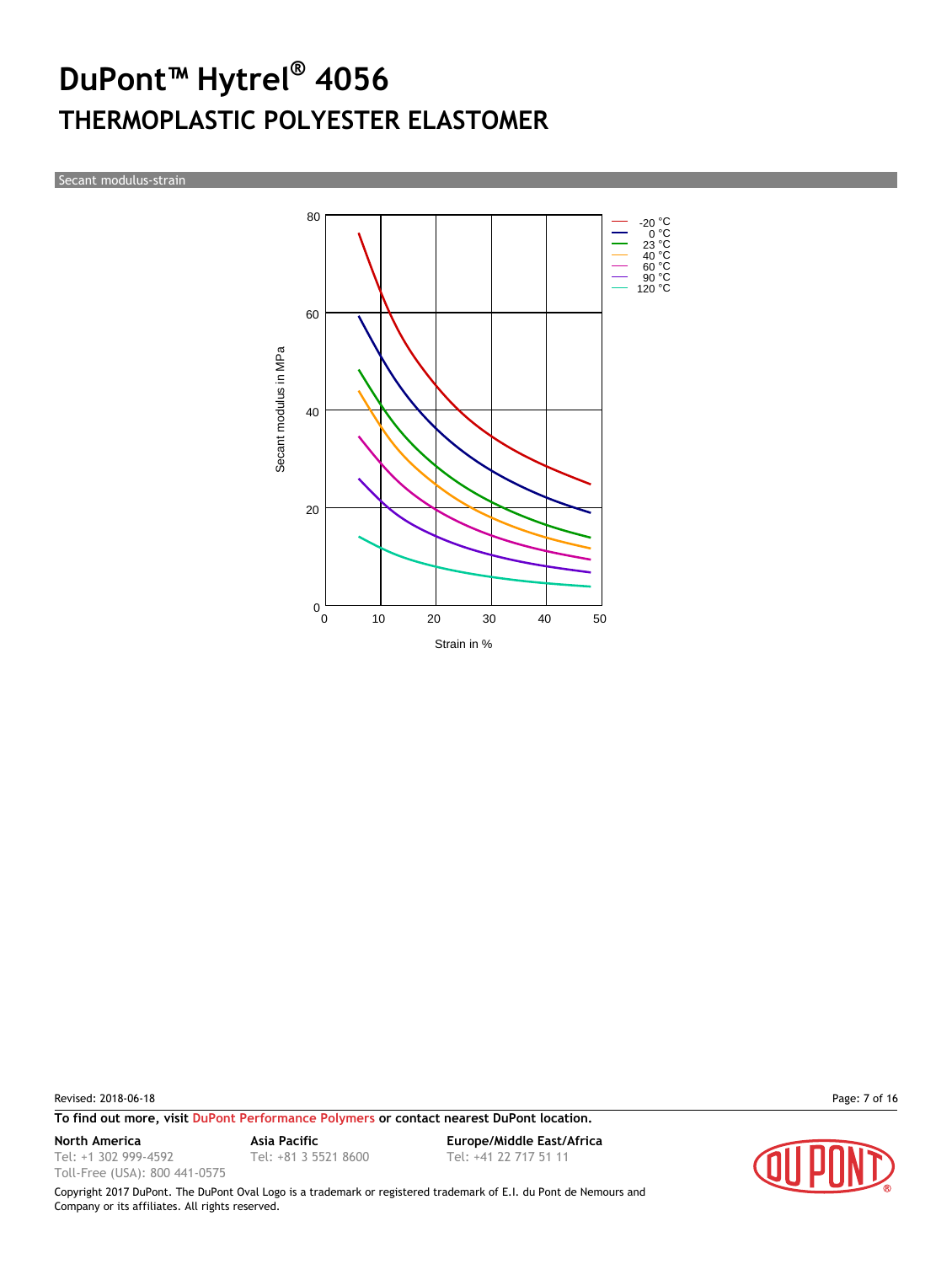Stress-strain (isochronous) 23°C



Revised: 2018-06-18 Page: 8 of 16

Tel: +1 302 999-4592 Toll-Free (USA): 800 441-0575

**To find out more, visit [DuPont Performance Polymers](http://www.dupont.com/products-and-services/plastics-polymers-resins/thermoplastics.html) or contact nearest DuPont location.**

Tel: +81 3 5521 8600 Tel: +41 22 717 51 11

**North America Asia Pacific Europe/Middle East/Africa**

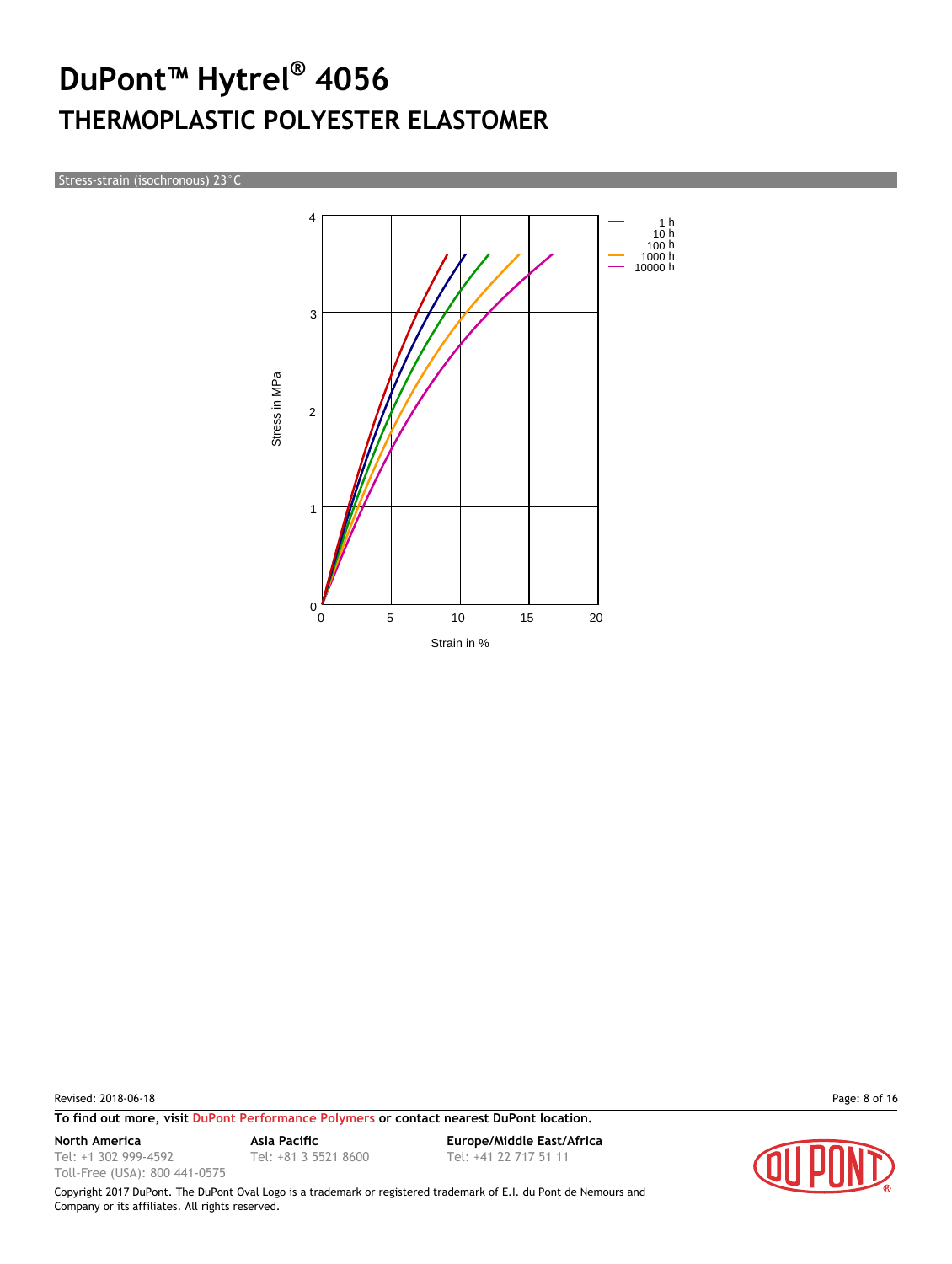Creep modulus-time 23°C



Revised: 2018-06-18 Page: 9 of 16

**To find out more, visit [DuPont Performance Polymers](http://www.dupont.com/products-and-services/plastics-polymers-resins/thermoplastics.html) or contact nearest DuPont location.**

Tel: +1 302 999-4592

Toll-Free (USA): 800 441-0575

Tel: +81 3 5521 8600 Tel: +41 22 717 51 11

**North America Asia Pacific Europe/Middle East/Africa**

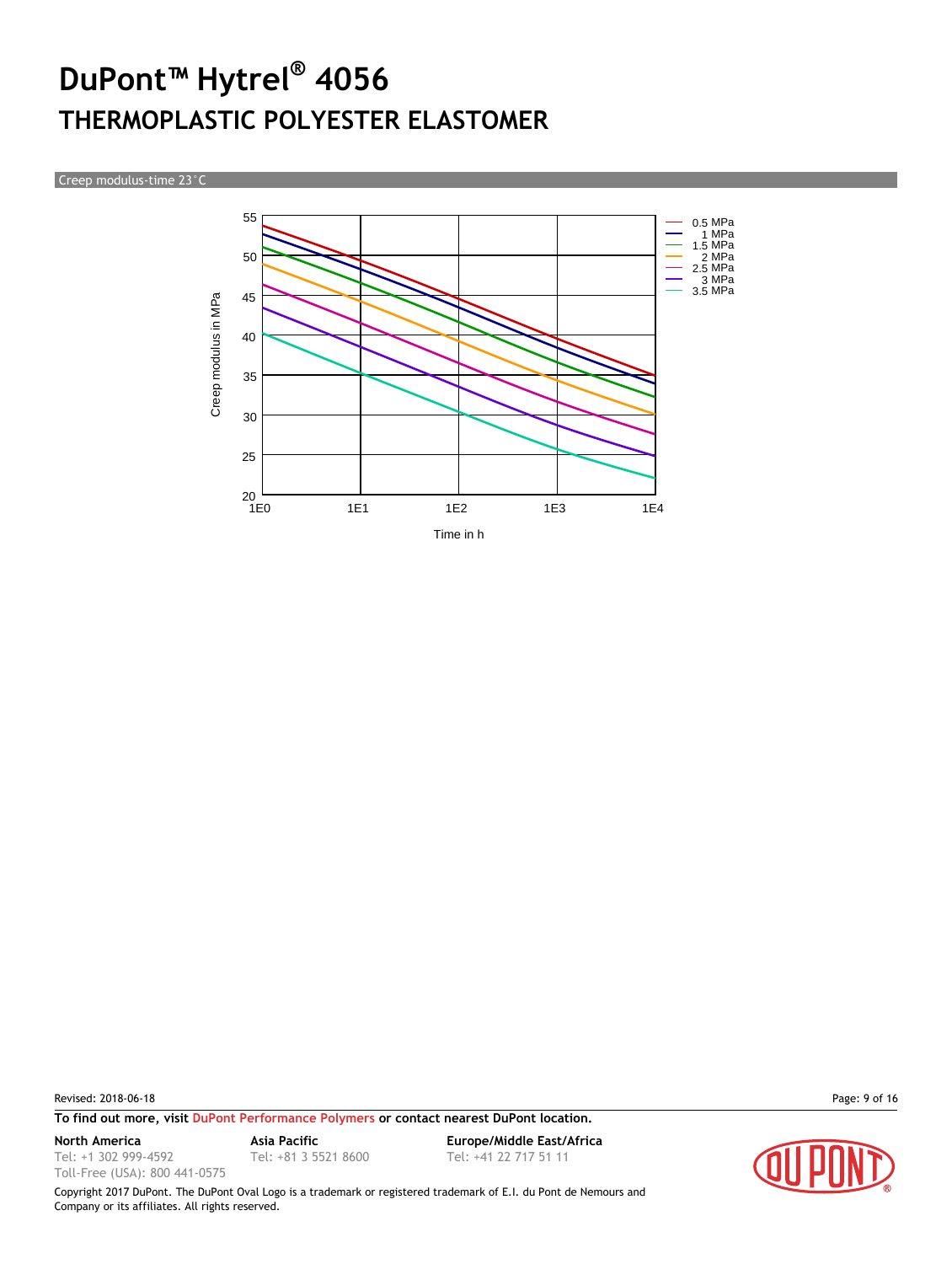Stress-strain (isochronous) 40°C



Revised: 2018-06-18 Page: 10 of 16

**To find out more, visit [DuPont Performance Polymers](http://www.dupont.com/products-and-services/plastics-polymers-resins/thermoplastics.html) or contact nearest DuPont location.**

Tel: +1 302 999-4592

Toll-Free (USA): 800 441-0575

Tel: +81 3 5521 8600 Tel: +41 22 717 51 11

**North America Asia Pacific Europe/Middle East/Africa**

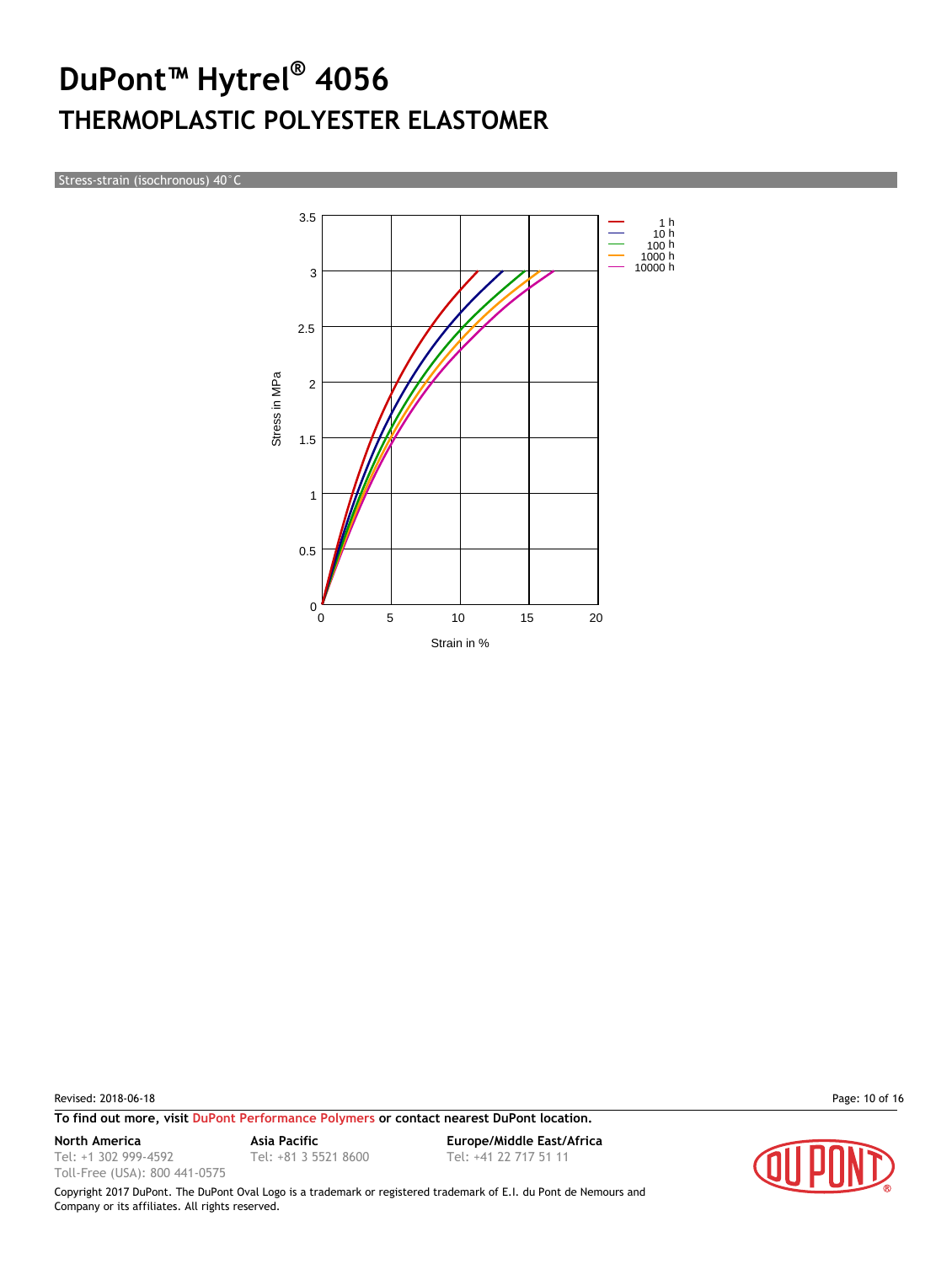Creep modulus-time 40°C



Revised: 2018-06-18 Page: 11 of 16

Tel: +1 302 999-4592 Toll-Free (USA): 800 441-0575

**To find out more, visit [DuPont Performance Polymers](http://www.dupont.com/products-and-services/plastics-polymers-resins/thermoplastics.html) or contact nearest DuPont location.**

**North America Asia Pacific Europe/Middle East/Africa** Tel: +81 3 5521 8600 Tel: +41 22 717 51 11

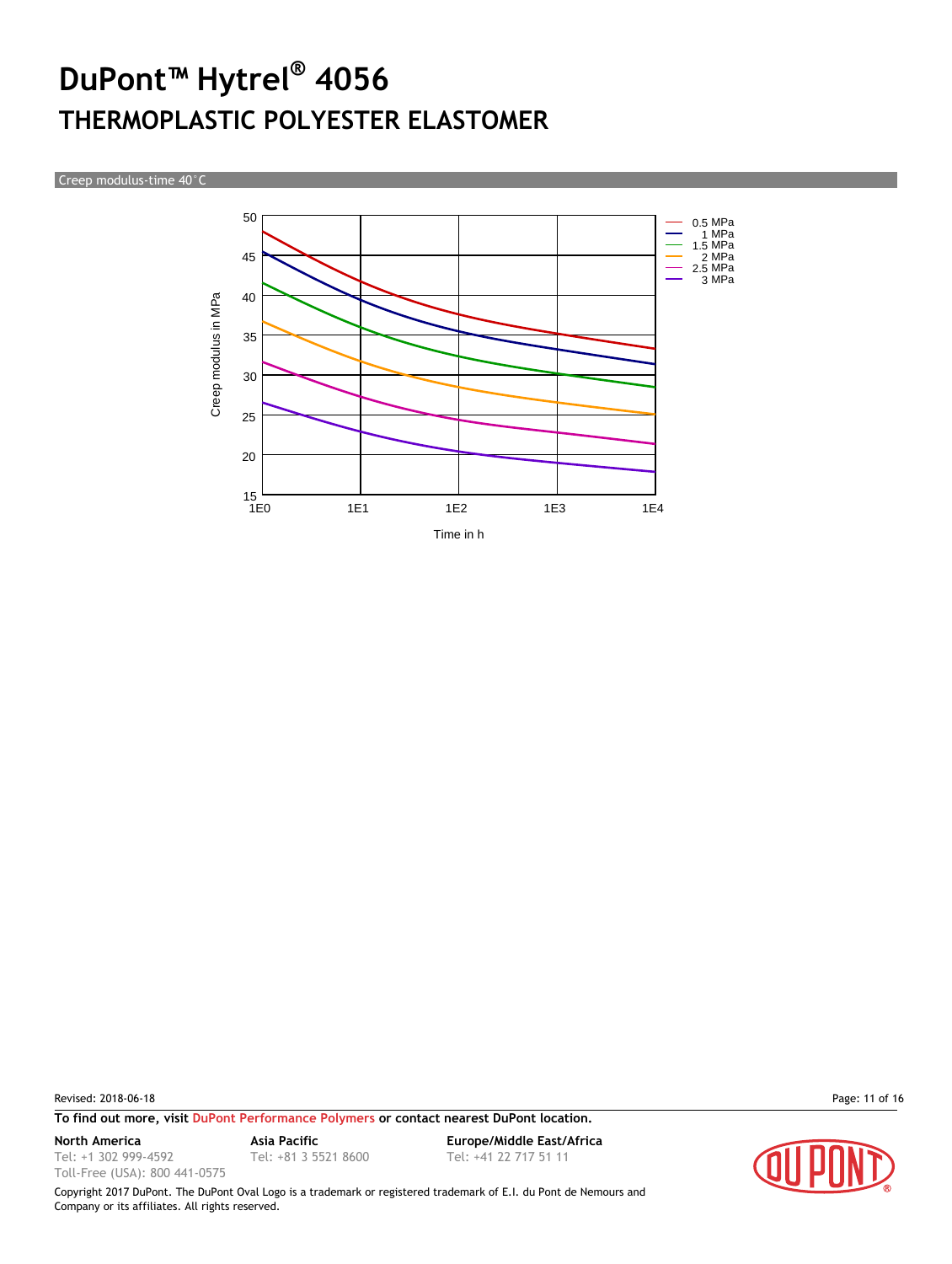Stress-strain (isochronous) 80°C



Revised: 2018-06-18 Page: 12 of 16

Tel: +1 302 999-4592 Toll-Free (USA): 800 441-0575

**To find out more, visit [DuPont Performance Polymers](http://www.dupont.com/products-and-services/plastics-polymers-resins/thermoplastics.html) or contact nearest DuPont location.**

Tel: +81 3 5521 8600 Tel: +41 22 717 51 11

**North America Asia Pacific Europe/Middle East/Africa**

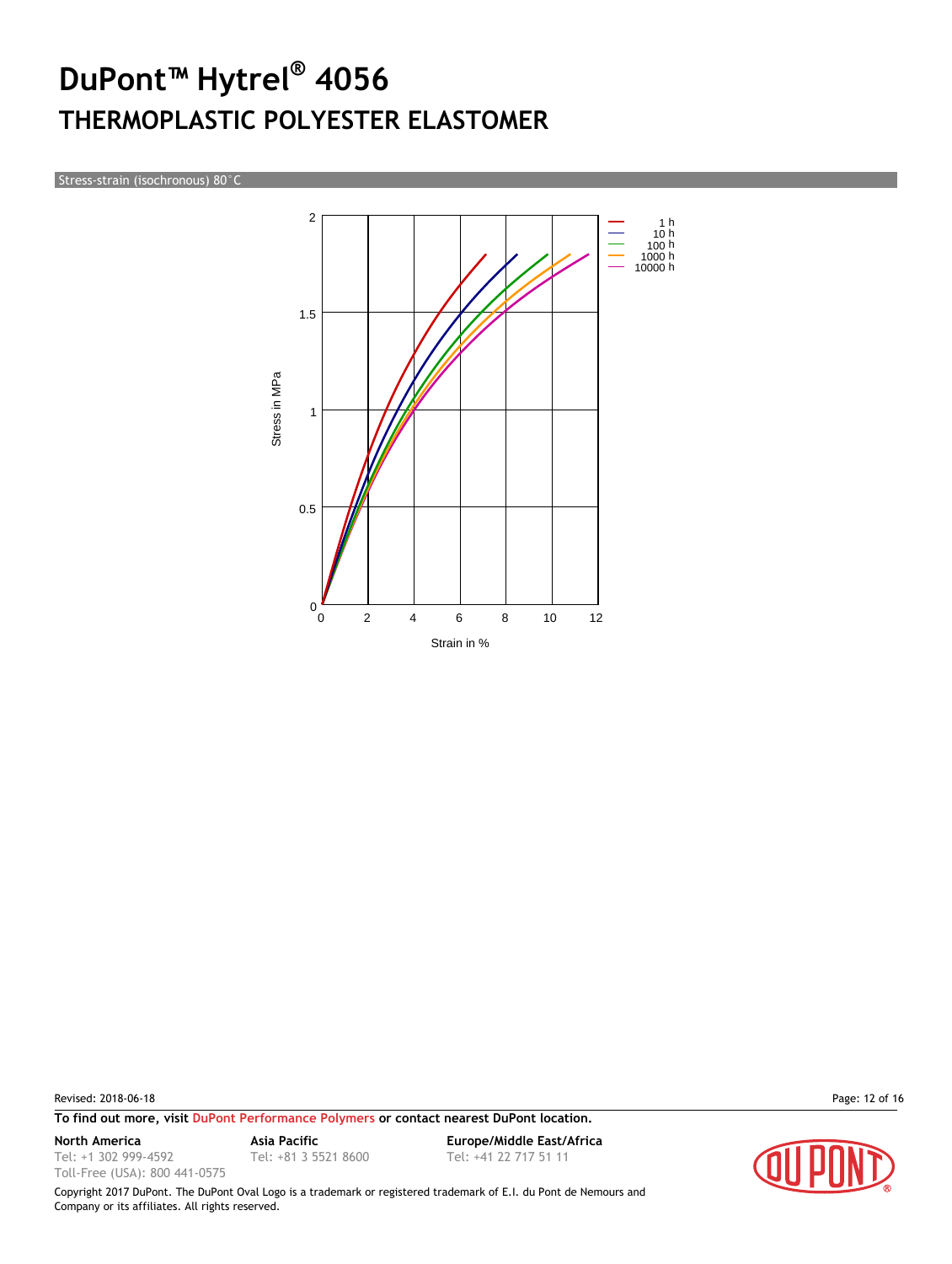Creep modulus-time 80°C



Stress-Strain (TPE)



Revised: 2018-06-18 Page: 13 of 16

**To find out more, visit [DuPont Performance Polymers](http://www.dupont.com/products-and-services/plastics-polymers-resins/thermoplastics.html) or contact nearest DuPont location.**

Tel: +1 302 999-4592

Toll-Free (USA): 800 441-0575

**North America Asia Pacific Europe/Middle East/Africa** Tel: +81 3 5521 8600 Tel: +41 22 717 51 11

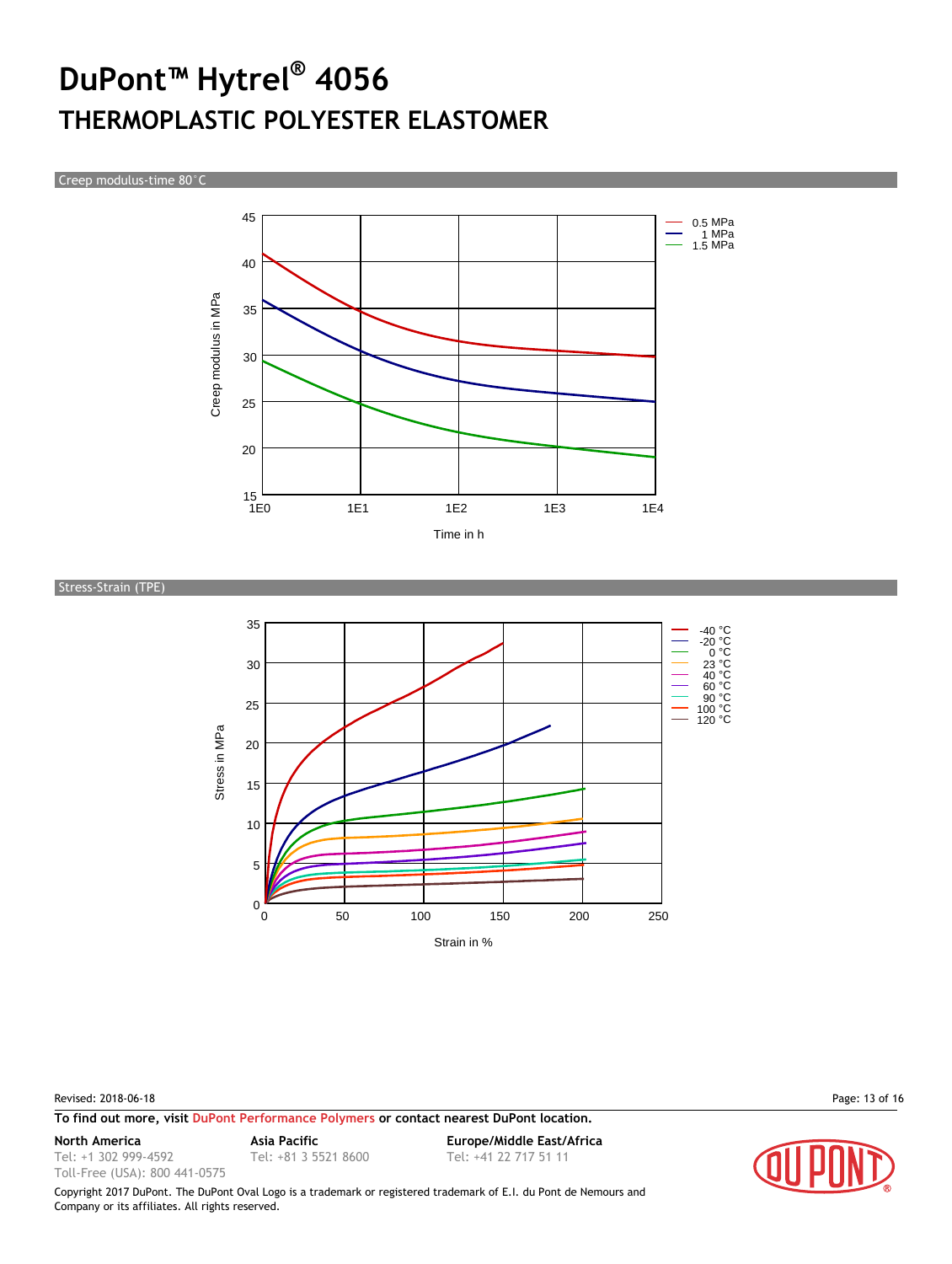Chemical Media Resistance

|              | Chemical Media Resistance                                                              |                |
|--------------|----------------------------------------------------------------------------------------|----------------|
| Acids        |                                                                                        |                |
| J            | Acetic Acid (5% by mass) (23°C)                                                        |                |
|              | Citric Acid solution (10% by mass) (23 $^{\circ}$ C)                                   |                |
|              | Lactic Acid (10% by mass) $(23^{\circ}C)$                                              |                |
|              | Hydrochloric Acid (36% by mass) (23°C)                                                 |                |
|              | Nitric Acid (40% by mass) (23°C)                                                       |                |
| X<br>XX      | Sulfuric Acid (38% by mass) (23°C)                                                     |                |
|              | Sulfuric Acid (5% by mass) (23°C)                                                      |                |
| Х            | Chromic Acid solution (40% by mass) (23°C)                                             |                |
|              |                                                                                        |                |
| <b>Bases</b> |                                                                                        |                |
|              | Sodium Hydroxide solution (35% by mass) (23 $^{\circ}$ C)                              |                |
|              | Sodium Hydroxide solution (1% by mass) (23 $^{\circ}$ C)                               |                |
|              | Ammonium Hydroxide solution (10% by mass) (23°C)                                       |                |
| Alcohols     |                                                                                        |                |
|              | Isopropyl alcohol (23°C)                                                               |                |
|              | Methanol (23°C)                                                                        |                |
|              | Ethanol $(23^{\circ}C)$                                                                |                |
|              |                                                                                        |                |
|              | Hydrocarbons                                                                           |                |
|              | n-Hexane $(23^{\circ}C)$                                                               |                |
|              | Toluene (23°C)                                                                         |                |
|              | iso-Octane (23°C)                                                                      |                |
| Ketones      |                                                                                        |                |
|              | Acetone (23°C)                                                                         |                |
| Ethers       |                                                                                        |                |
|              | Diethyl ether (23°C)                                                                   |                |
|              | Mineral oils                                                                           |                |
|              | SAE 10W40 multigrade motor oil (23°C)                                                  |                |
|              | SAE 10W40 multigrade motor oil (130°C)                                                 |                |
|              | SAE 80/90 hypoid-gear oil (130°C)                                                      |                |
|              | Insulating Oil (23°C)                                                                  |                |
|              | Motor oil OS206 304 Ref.Eng.Oil, ISP (135°C)                                           |                |
|              | Automatic hypoid-gear oil Shell Donax TX (135°C)                                       |                |
|              |                                                                                        |                |
|              | <b>Standard Fuels</b>                                                                  |                |
|              | ISO 1817 Liquid 1 - E5 (60°C)                                                          |                |
|              | ISO 1817 Liquid 2 - M15E4 (60°C)                                                       |                |
|              | ISO 1817 Liquid 3 - M3E7 (60°C)                                                        |                |
|              | ISO 1817 Liquid 4 - M15 (60°C)                                                         |                |
|              |                                                                                        |                |
|              | Revised: 2018-06-18                                                                    | Page: 14 of 16 |
|              | To find out more, visit DuPont Performance Polymers or contact nearest DuPont location |                |

**To find out more, visit [DuPont Performance Polymers](http://www.dupont.com/products-and-services/plastics-polymers-resins/thermoplastics.html) or contact nearest DuPont location.**

Tel: +1 302 999-4592

Toll-Free (USA): 800 441-0575

Tel: +81 3 5521 8600 Tel: +41 22 717 51 11

**North America Asia Pacific Europe/Middle East/Africa**

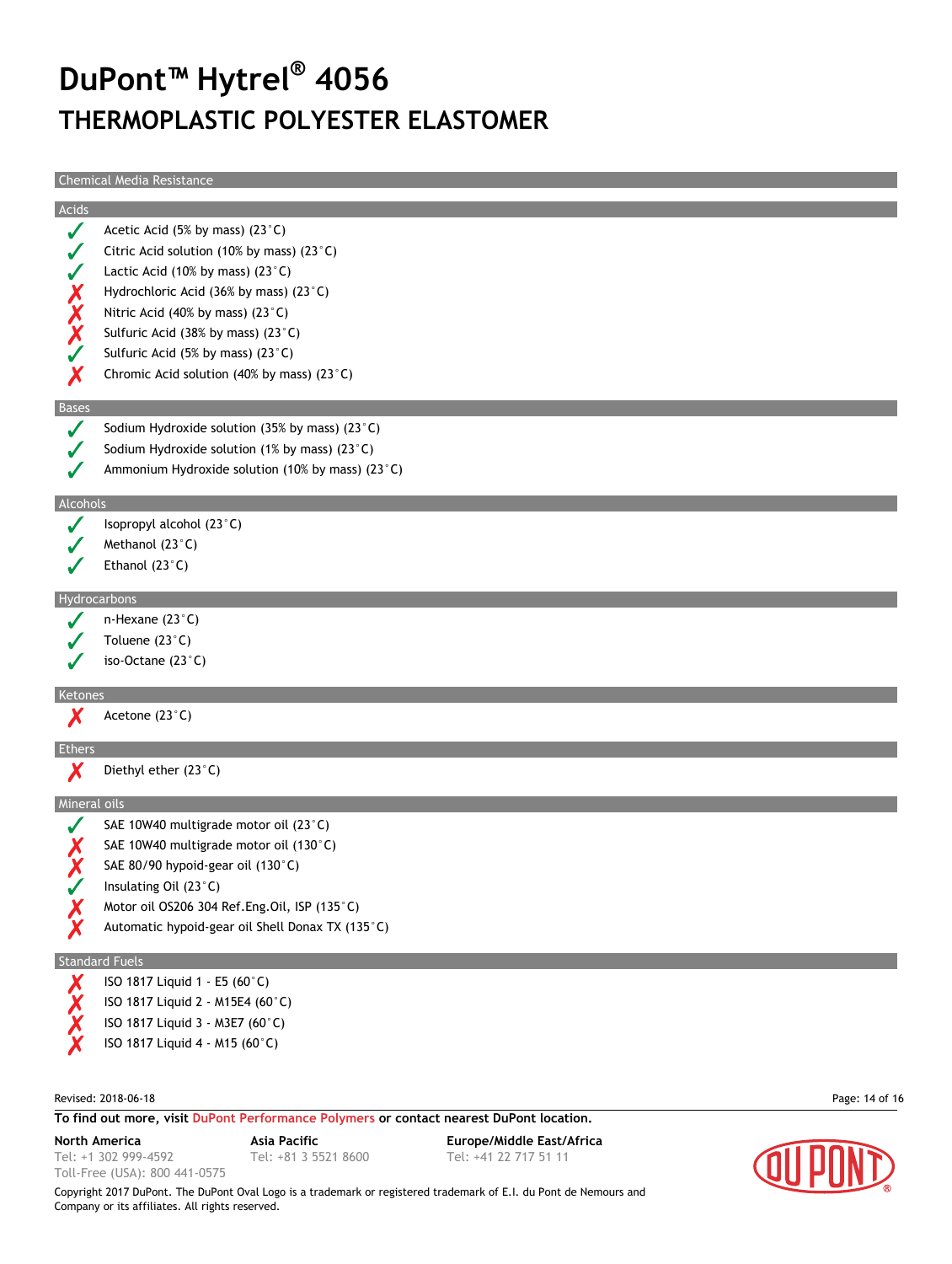- Standard fuel without alcohol (pref. ISO 1817 Liquid C) (23°C)
- Standard fuel with alcohol (pref. ISO 1817 Liquid 4) (23°C)
- Diesel fuel (pref. ISO 1817 Liquid F) (23°C)
- Diesel fuel (pref. ISO 1817 Liquid F) (90°C)
- X Diesel fuel (pref. ISO 1817 Liquid F) (>90°C)

#### Salt solutions

- Sodium Chloride solution (10% by mass) (23°C)
- Sodium Hypochlorite solution (10% by mass) (23°C)
- Sodium Carbonate solution (20% by mass) (23°C)
- Sodium Carbonate solution (2% by mass) (23°C)
- Zinc Chloride solution (50% by mass) (23°C)

#### **Other**

- Ethyl Acetate (23°C)
- Hydrogen peroxide (23°C)
- DOT No. 4 Brake fluid (130°C)
- Ethylene Glycol (50% by mass) in water (108°C)
- XXXX 1% nonylphenoxy-polyethyleneoxy ethanol in water (23°C)
- 50% Oleic acid + 50% Olive Oil (23°C)
- Water (23°C)
- Water (90°C)
- Phenol solution (5% by mass) (23°C)
- Coolant Glysantin G48, 1:1 in water (125°C)

#### **Symbols used:**

#### possibly resistant

Defined as: Supplier has sufficient indication that contact with chemical can be potentially accepted under the intended use conditions and expected service life. Criteria for assessment have to be indicated (e.g. surface aspect, volume change, property change).

#### not recommended - see explanation

Defined as: Not recommended for general use. However, short-term exposure under certain restricted conditions could be acceptable (e.g. fast cleaning with thorough rinsing, spills, wiping, vapor exposure).

Contact DuPont for Material Safety Data Sheet, general guides and/or additional information about ventilation, handling, purging, drying, etc. ISO Mechanical properties measured at 160 mil (Hytrel® measured at 80 mil), IEC Electrical properties measured at 80 mil, all ASTM properties measured at 120 mil, and test temperatures are 73°F unless otherwise stated.

The information set forth herein is furnished free of charge and is based on technical data that DuPont believes to be reliable and falls within the normal range of properties. It is intended for use by persons having technical skill, at their own discretion and risk. This data should not be used to establish specification limits nor used alone as the basis of design. Handling precaution information is given with the understanding that those using it will satisfy themselves that their particular conditions of use present no health or safety hazards. Since conditions of product use and disposal are outside our control, we make no warranties, express or implied, and assume no liability in connection with any use of this information. As with any product, evaluation under end-use conditions prior to specification is essential. Nothing herein is to be taken as a license to operate or a recommendation to infringe on patents. Caution: Do not use in medical applications involving permanent implantation in the human body. For other medical applications, discuss with your DuPont customer representative and read Medical Caution H-50103-5.

```
Revised: 2018-06-18 Page: 15 of 16
```
**To find out more, visit [DuPont Performance Polymers](http://www.dupont.com/products-and-services/plastics-polymers-resins/thermoplastics.html) or contact nearest DuPont location.**

Tel: +1 302 999-4592 Toll-Free (USA): 800 441-0575

**North America Asia Pacific Europe/Middle East/Africa** Tel: +81 3 5521 8600 Tel: +41 22 717 51 11